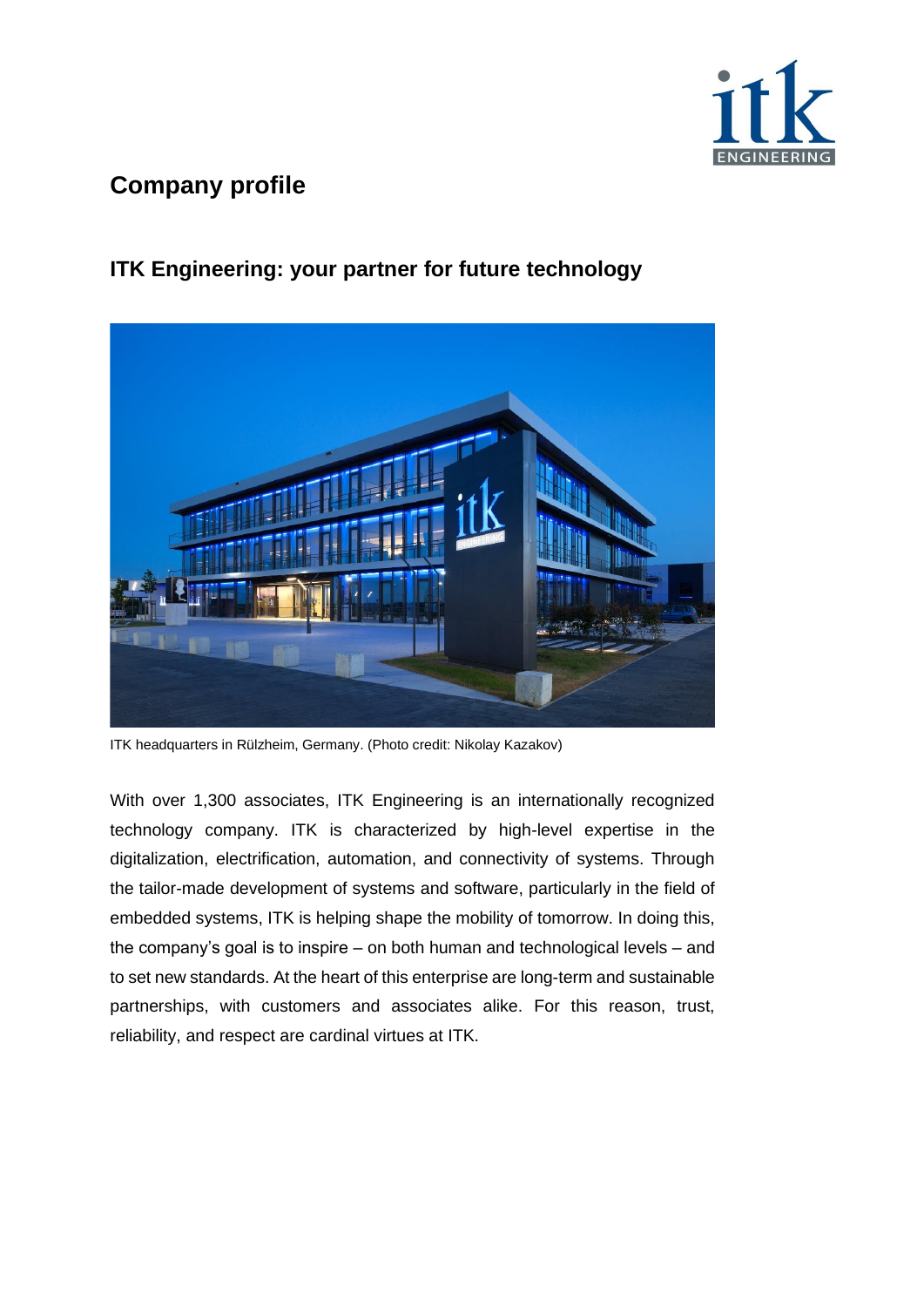

Well-known leaders in the fields of automotive, medical engineering, robotics, motorsports, rail engineering, industry 4.0, and building technology trust in the flexibility, the dedication, and the professionalism of ITK Engineering to develop tailor-made systems solutions. Safety and cyber security, model-based software development, and virtual verification and validation (MiL, SiL, PiL, HiL) are some of the company's core areas of expertise. In addition, ITK develops intelligent algorithms (control systems design as well as the processing of images and signals) as well as customized and platform-independent solutions for the Internet of Things.

Founded by Michael Englert as the "Engineering Office for Technical Cybernetics" (German initials: *ITK*) in 1994, the company is headquartered in Rülzheim, near Karlsruhe in southern Germany. ITK has subsidiaries in Munich, Ingolstadt, Stuttgart, Lollar, Frankfurt, Braunschweig, Friedrichshafen, Berlin, Cologne, Wien (Austria), Barcelona (Spain), Tokyo (Japan), and Wuxi (China). Frank Schmidt and Bernd Gohlicke make up the Executive Board of ITK Engineering GmbH. The company is a subsidiary of Robert Bosch GmbH since 2017.

For further information, visit: [www.itk-engineering.com](http://www.itk-engineering.com/)

#### **ITK as an employer**

ITK Engineering employs engineers, IT experts, and scientists, who work on exciting technologies in the fields of embedded systems and real-time systems, computer vision, platforms, and frameworks as well as developing mobile apps, desktop and Web applications, and user interfaces. With strong innovation skills and high-quality standards, ITK's specialists help make systems intelligent.

A passion for new technologies and responsible teamwork are the defining characteristics of work at ITK. The development of each individual associate according to their unique potential also plays an important role.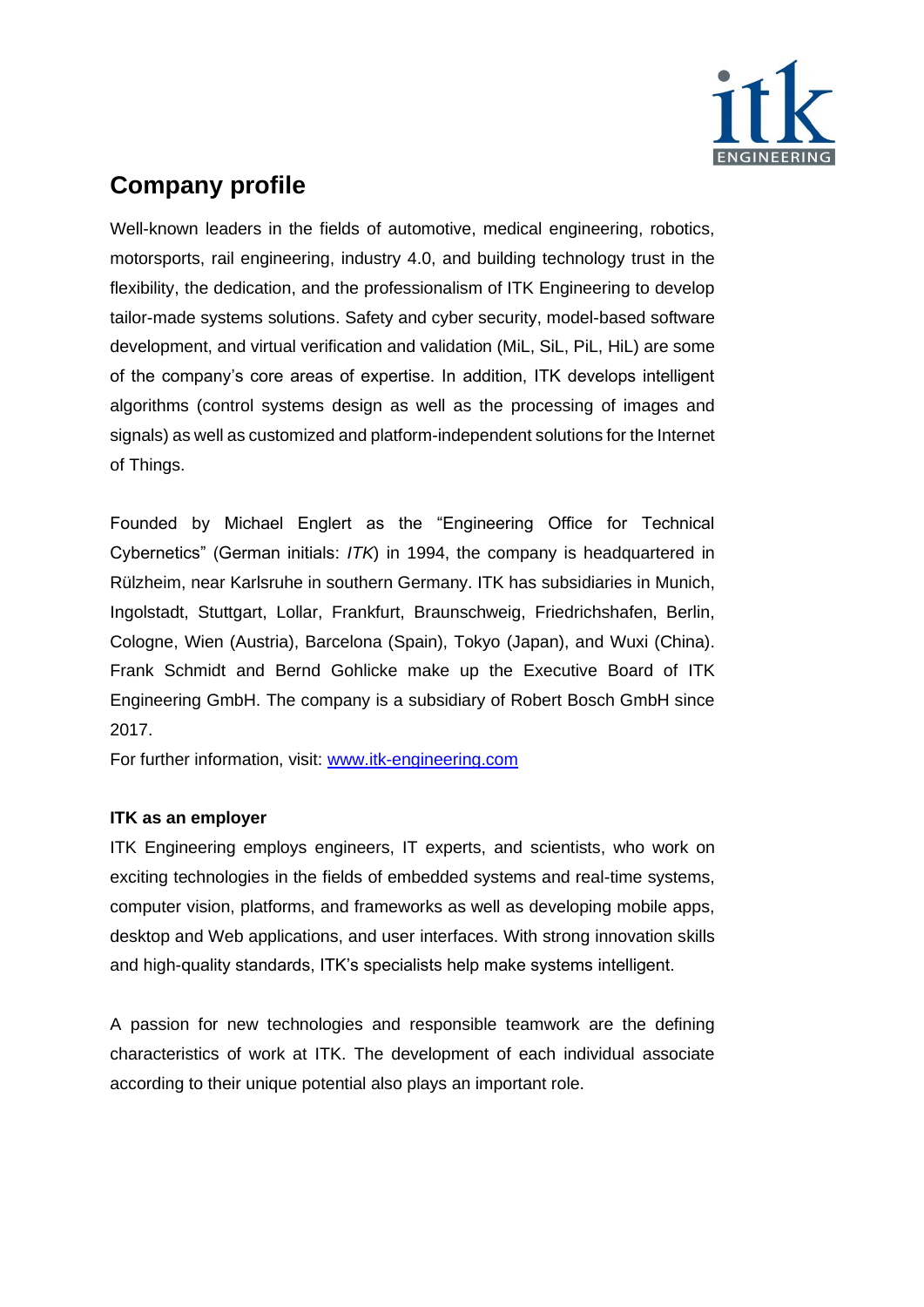



ITK associates develop innovative solutions in fields such as robotics. (Photo: Nico Bohnert)

ITK offers various paths for career development, with defined routes to technical leadership or disciplinary management. Irrespective of which path associates decide to take, the same philosophy applies equally to everyone: reliability and respect are the pillars of our corporate culture.

We are particularly looking for engineers and scientists in electrical engineering, IT, mechanical engineering, medical engineering, and physics – and who specialize in one or more of the following areas: embedded systems, software engineering, mechatronics, control systems design, or automotive engineering. In addition to a technical degree, applicants should possess a certain degree of flexibility and enjoy continuously adding to their skill set. Knowledge of typical modeling environments and programming languages, such as MATLAB / Simulink, C, and C++, is also a plus.

For more information about our philosophy and career openings at ITK Engineering, please visit: [www.itk-career.com](http://www.itk-career.com/)